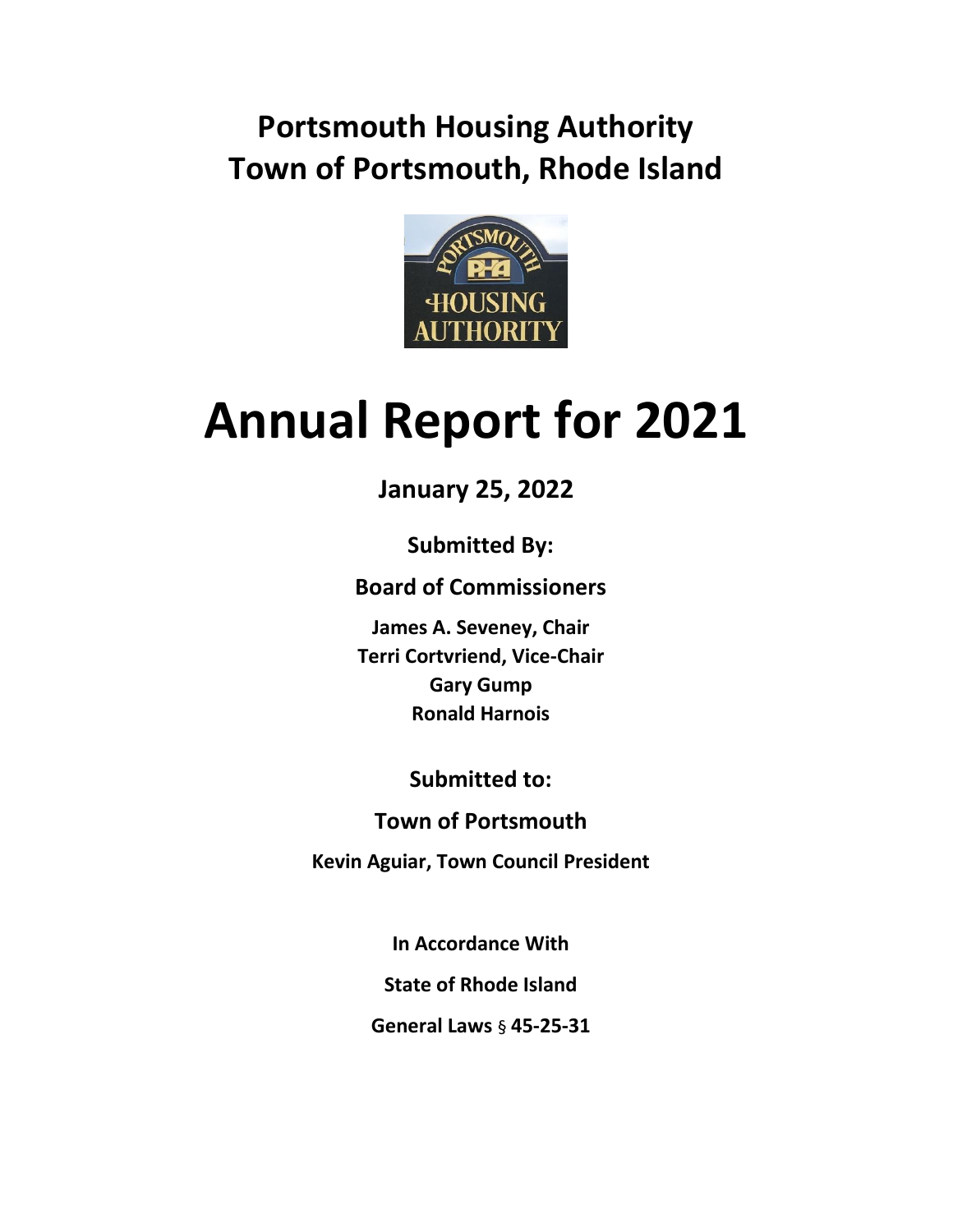### **Contents**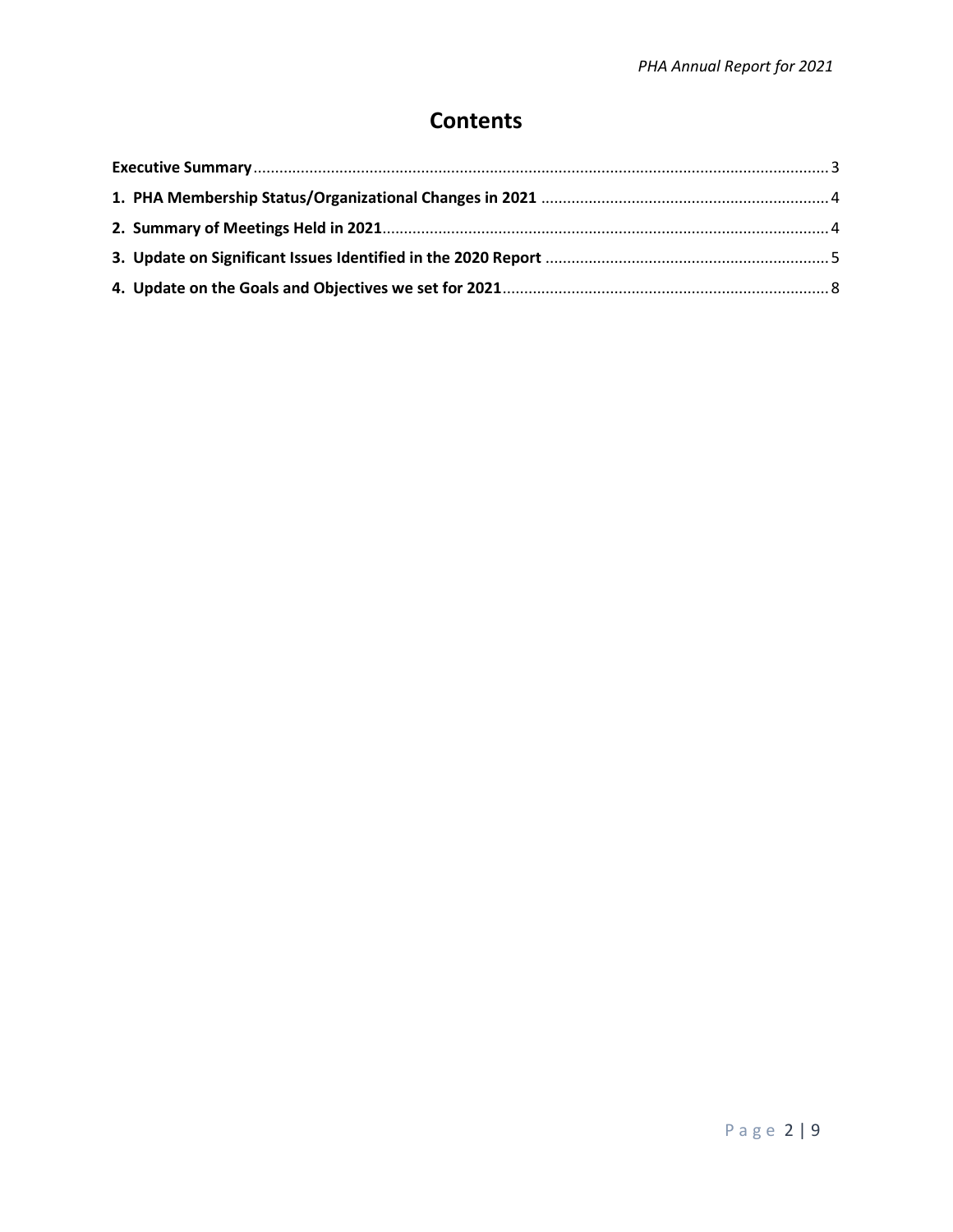#### <span id="page-2-0"></span>**Executive Summary**

2021 was the first full year of service for the newly reconstituted PHA Board of Commissioners. We met four times in 2021:

- 1. January 25
- 2. March 3
- 3. June 9
- 4. December 8

Agendas and minutes from these meetings can be found on the RI Secretary of State and Town of Portsmouth websites.

The year 2021 started off with a jolt… Coastal Housing Corporation, which had just been relieved of duty as management agent by Phoenix Property Management, Inc. on December 31, 2020, received a "*Pre-penalty Notice for Civil Money Penalty*" from HUD's Departmental Enforcement Center for failing to submit required annual audited financial statements for fiscal years ending 12/31/2017, 12/31/2018, and 12/31/2019, in violation of HUD regulations governing this project. HUD's enforcement notice, dated January 6, 2021, stated Coastal Housing Corp had never submitted the required annual audits from inception of the Quaker Manor LLC in October of 2017, and are liable for a fine of more than \$49,000 for each violation.

HUD offered an opportunity to respond to the notice of violation, which the PHA provided on March 4, 2021. The ensuing dialogue between HUD Enforcement and the PHA resulted in a suspension of the enforcement activity with the understanding we would ensure timely submission of missing reports, both monthly revenue reports and annual audits. To summarize, we provided the required monthly reports, thanks to quick action by Phoenix Property Management, and submitted the 2017-18 audit report this past summer. We continue to work on the audits for 2019 and 2020.

Once this financial reporting issue was brought under control, the PHA spent the remainder of 2021 focusing on the following issues:

- Transition to new management agent Phoenix Property Management.
- Understanding the completion status of Quaker Manor renovations and physical improvements.
- Assessment of the material condition of the Quaker Manor/Quaker Estates properties
- Review of the 2017-18 audit report, and monitoring progress on outstanding audits.
- Reviewing/resolving residents' concerns/complaints.
- Assessing status of the vacancy waiting list, and actions to fill empty apartments.

The issues outlined here are discussed in detail in the report body.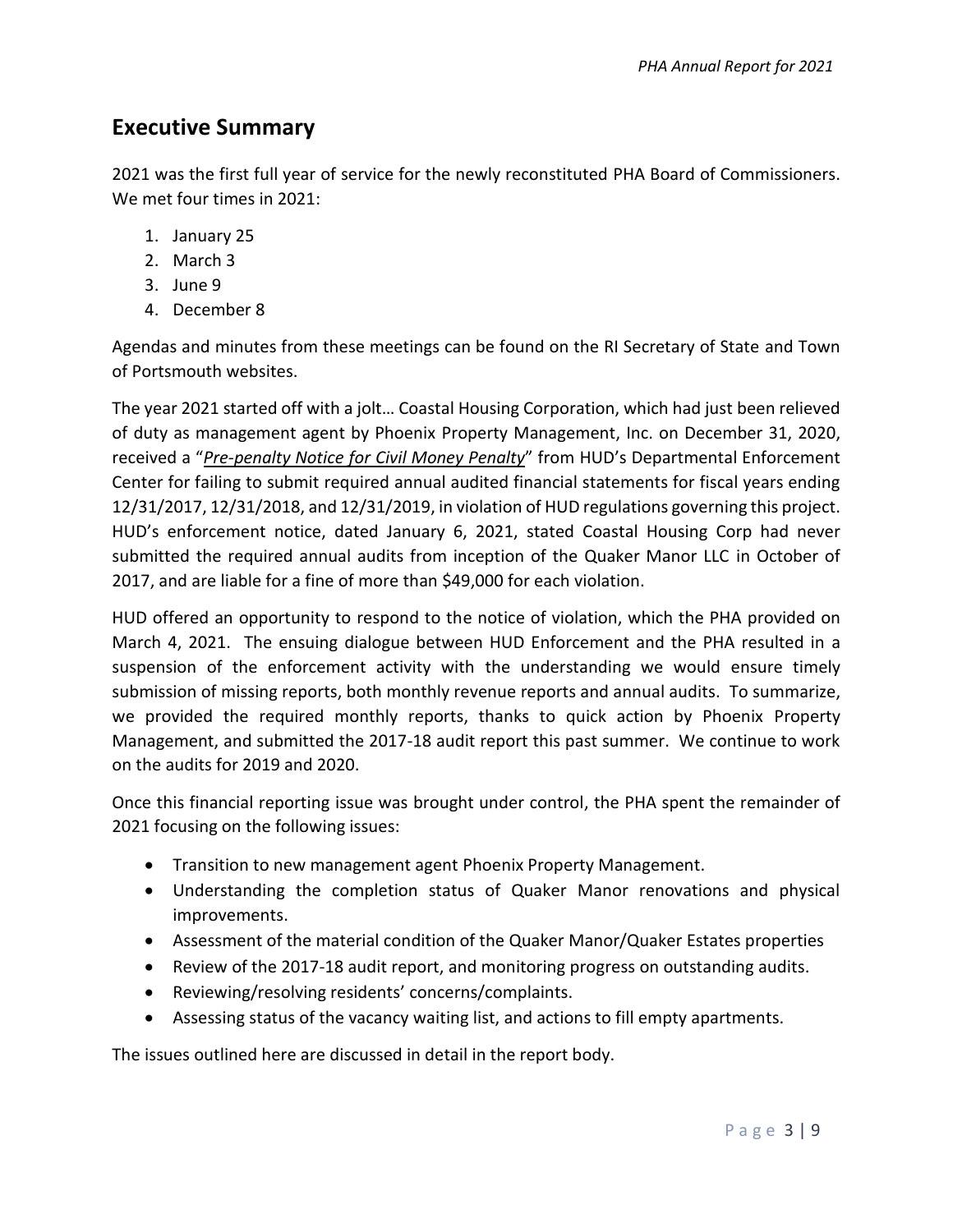#### <span id="page-3-0"></span>**1. PHA Membership Status/Organizational Changes in 2021**

The PHA began 2021 with a full board of Commissioners, five as required under §45-25-10. However, the Town of Portsmouth received written notification from board member Micholas Credle on April 22, 2021 that he was resigning immediately for health reasons and moving out of state. The fifth Board seat remained unfilled as we close 2021.

Allison Serina, Quaker Manor/Estates on-site property manager resigned from Phoenix Property Management in October 2021. Those duties were assumed by Erica Kelly of Phoenix Property Management.

#### <span id="page-3-1"></span>**2. Summary of Meetings Held in 2021**

The PHA Board of Commissioners met four times in 2021. A summary of each meeting is provided below. These meetings we held in person and/or via Zoom:

- **January 25, 2021**:
	- Received HUD letter of 1/6/2021 Pre-penalty Notice for Quaker Manor LLC.
	- Recognized Phoenix Property Management as new property manager beginning January 1, 2021 (replacing Coastal Housing Corporation).
	- Phoenix will focus on improving resident relations and communications.
	- Financial condition of Quaker Manor LLC is an ongoing concern.
	- Status of Quaker Manor renovations/construction contract.
	- Status of vacancies and waiting list openings. Phoenix indicated they are actively managing the waiting lists, in accordance with HUD regulation.
	- Approved PHA 2020 Annual Report for submission to Town of Portsmouth.
- **March 3, 2021:** This meeting focused on approval of the PHA response to HUD's January 6, 2021 pre-penalty notice letter.
	- Took a call-in comment from one resident of Quaker Manor expressing continuing concerns on progress and pace of improvements by the new property manager. These concerns were forwarded to Phoenix Property Management.
	- Conducted an executive session pursuant to RIGL \$42-46-5(a) to discuss HUD prepenalty notice. One vote taken to authorize the PHA Chair to provide written response to HUD… with unanimous approval.
- **June 9, 2021:** This meeting focused on oversight of financial reporting to HUD, and review/approval of the first Quaker Manor LLC annual audit report for 2017-18, its first year of operations under the new organizational structure and RAD project.
	- Took status on HUD required monthly financial reporting (Cash Flow reports) submitted by Phoenix Property Management. All overdue reports from Coastal Housing have been completed and submitted to HUD. Phoenix has submitted all 2021 monthly reports on time through April.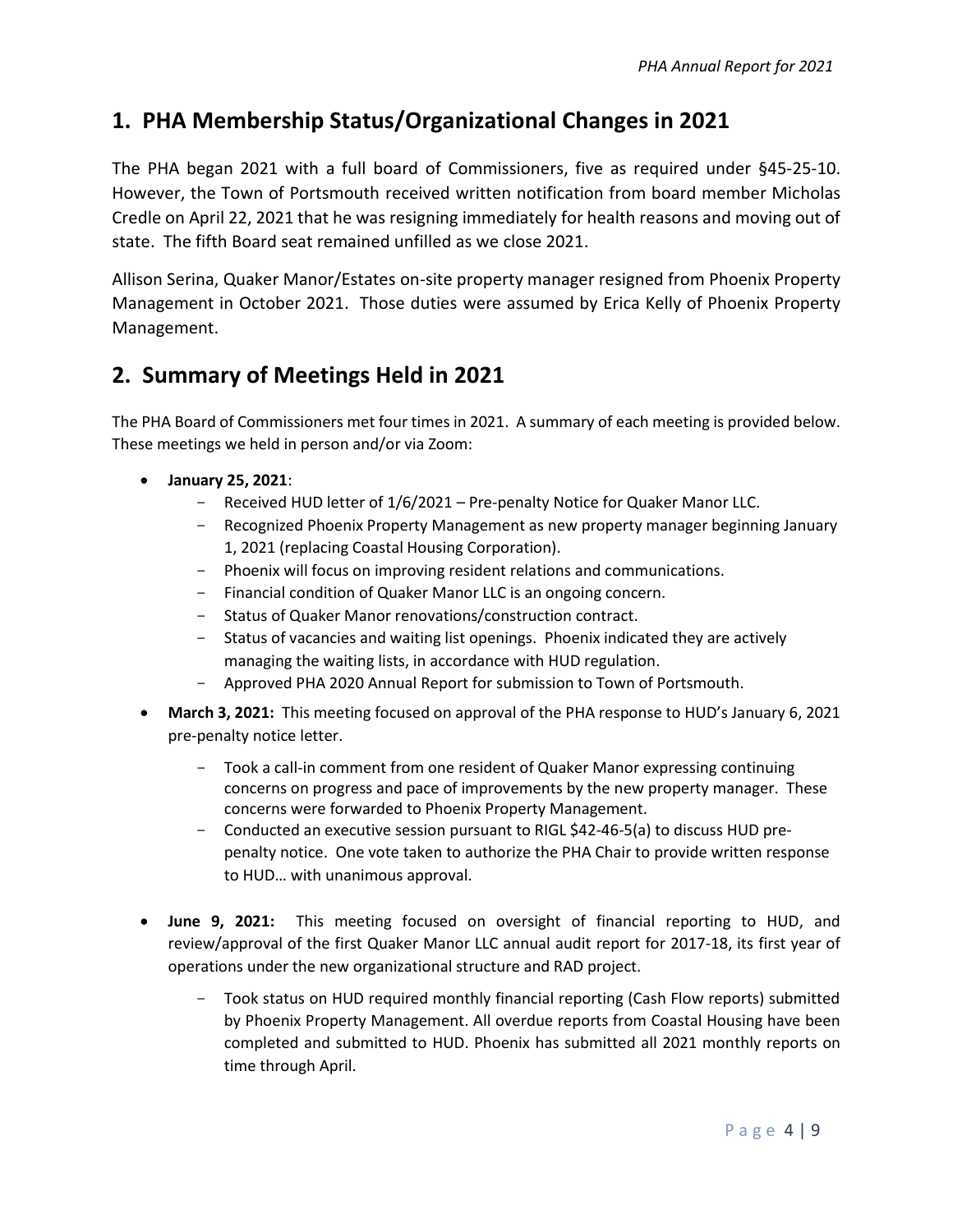- The Commission reviewed the Quaker Manor LLC draft audit report for the year 2017-18, found it to be satisfactory, and approved it as a final unanimously. A second motion authorized the Chair to sign it and authorize the auditor, PPA Accounting LLP to submit the report to HUD… approved unanimously.
- There was further discussion between PHA and our audit firm PPA Accounting on status and plans for the remaining 2019 and 2020 audit reports still due to HUD.
- There were no comments or questions from the public attendees.
- **December 8, 2021:** Focus of this meeting was planned to be discussions with Phoenix leadership and the remaining Coastal Housing Corp board members regarding future plans for Coastal, and long-term management direction of the Quaker Manor/Estates properties.

Significant time was also spent discussing a number of complaints and concerns from several (6) residents who attended this meeting in person. The issues raised were summarized in the meeting minutes and will be reviewed with Phoenix Property Management in January. Responses will be addressed at the next scheduled PHA meeting.

- Discussed plans to follow up with PPA Accounting on progress for 2019 and 2020 audit reports for Quaker Manor LLC.
- Several residents of Quaker Manor/Estates attended the meeting and voiced a number of concerns/complaints. These were summarized in the meeting minutes, forwarded to Phoenix Property Mgmt, and will be addressed at the next PHA meeting.
- PHA Commissioners, Portsmouth Town officials, and Phoenix Properties leadership went into executive session under RIGL\$42-46-5(a) (5) for discussion of potential turnover/acquisition of PHA and/or Coastal Housing Corp assets, and remaining holdings related to Quaker Manor LLC and Quaker Estates 1-4. Only one vote was taken during executive session… to seal the minutes.

Additional detail on these meetings can be found in our full meeting minutes which are available on the SecState and Town of Portsmouth websites.

We have scheduled our first meeting in 2022 for January 25<sup>th</sup>, at 4:00pm.

The PHA Board is grateful for the support of the Portsmouth Town Clerk, and appreciates the help provided in using the Town's Zoom link, and hosting PHA public documents on www.portsmouthri.com.

#### <span id="page-4-0"></span>**3. Update on Significant Issues Identified in the 2020 Report**

To follow up from the baseline situation the new Board of Commissioners found in December of 2020, this report provides updated status on the six issues identified last year, and adds new issues which arose in 2021. Some of these major issues have been resolved, some issues still remain. Progress has been made since Phoenix Property Mgmt took over as management agent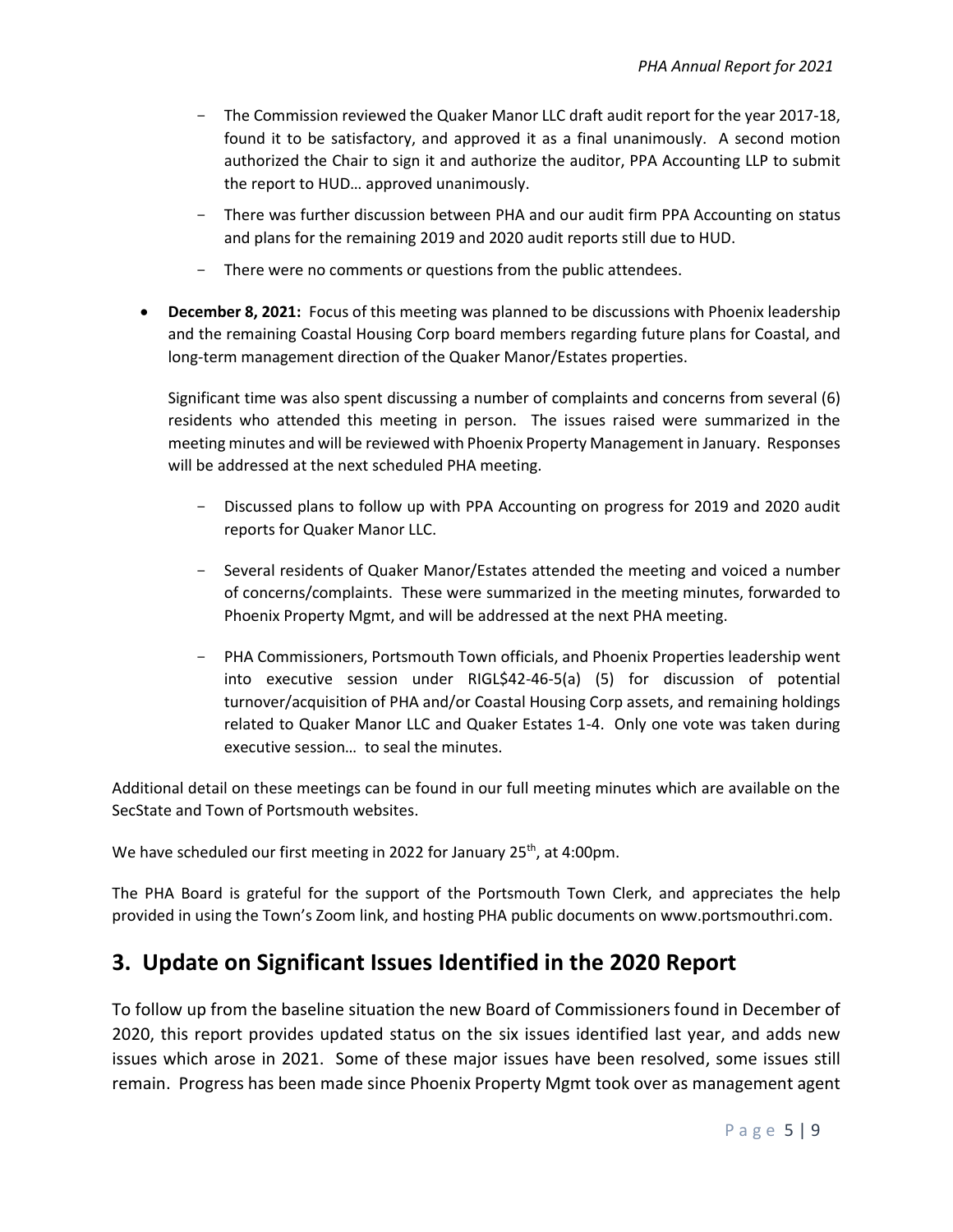in January of 2021. Here is the end-of-year status/changes from the list of issues the PHA included in last year's 2020 report:

1. Material condition of the properties is poor, and deteriorating. There has been little financial reporting by Coastal Housing managers, and the status of the contract repairs/upgrades funded by the commercial loan, is unknown.

**2021 Update:** Material condition of the properties is still an issue. But some progress has been made. The contract renovation work for Quaker Manor has been completed. There are still quality issues to resolve, but Phoenix has completed their assessment and found the property to be viable. More work is required.

Regular and timely financial reporting has been established by Phoenix. All outstanding pre-2021 cash flow reports have been submitted to HUD and we are regularly submitting monthly reports in 2021. We have submitted one of the three outstanding annual audits, for 2017-18, to HUD. We have 2019 and 2020 to complete… those are still in process with PPA Accounting and expected to be completed/submitted to HUD in 2022. The COVID pandemic has had significant negative impact on our auditor, delaying completion of these reports.

2. HUD concerns with Coastal Housing Corp. management non-compliance with federal regulations.

**2021 Update:** Non-compliances have been addressed by Phoenix. They took formal management responsibility for the properties on January 1, 2021 and worked collaboratively with HUD and the PHA to resolve any outstanding issues. The major non-compliance still existing are Coastal Housing's missing annual audit reports for 2019 and 2020… still in work.

3. Financial condition and viability of Quaker Manor LLC is a concern since transitioning to HUD's RAD program and taking on significant long term debt obligations. A financial audit is underway, being conducted by Phoenix Properties, and we expect to receive a complete financial briefing in due course. *We are concerned there are cash flow issues which will be challenging to resolve.*

**2021 Update:** Phoenix facilitated completion of the initial annual audit for Quaker Manor LLC, which was a significant effort to pull together. That was submitted to HUD in July 2021. They also created and submitted overdue monthly cash flow reports, and have maintained timely submission of 2021 reports. Their action resulted in HUD Enforcement suspending their "prepenalty notice" which entailed almost \$150,000 in fines for missing financial reports.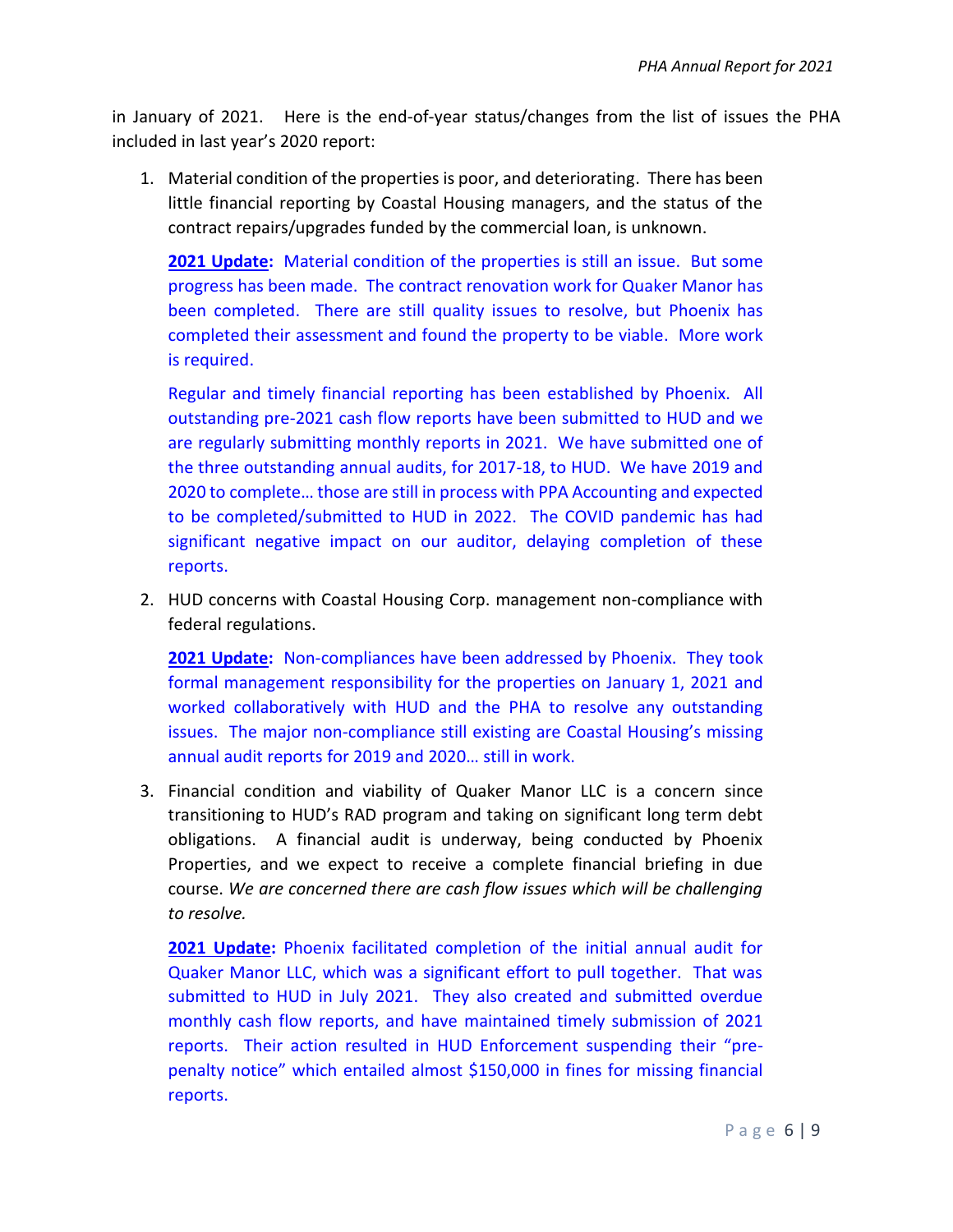Importantly, Phoenix has completed their assessment of the financial and material condition of the Quaker Manor/Estates properties. Their initial conclusion is that the properties remain viable for investment and continued use into the future.

4. Coastal Housing management non-responsiveness… action has been taken to resolve this issue with a replacement management agent approved by HUD - Phoenix Property Mgmt. This happens on January 1, 2021.

**2021 Update**: Phoenix Property Mgmt took formal management responsibility on January 1, 2021 and immediately began addressing the issues that have arisen since 2017. Coastal Housing Corp. has essentially ceased any business operations since the end of 2020, and the remaining Coastal board members have been working to dissolve the company, settle remaining obligations, and transfer any remaining assets to Phoenix Management. As of December 31, 2021 this activity is still in progress.

5. Resident concerns and growing frustrations with living circumstances.

**2021 Update**: Phoenix Property Mgmt has been working closely with the PHA to resolve outstanding complaints from the residents. This is a long-term effort as some concerns are long standing issues which date back to 2017 and earlier.

Phoenix has attended the PHA Board public meetings to hear first-hand the issues seen by the PHA Commissioners and the residents' concerns. Progress has been slow in resolving some of these issues.

Phoenix, at the urging of the PHA, has spent much time in this first year of their tenure resolving pressing HUD issues, assessing the financial condition of the operation, and inspecting the material condition of the properties as the Quaker Manor LLC renovations came to completion in 2021.

This work continues into 2022, but with the focus shifting more to resolution of issues and complaints like those raised at the December 8, 2021 meeting.

6. Over the past 30 years the individual organizational identities between PHA, the management agents/companies, and overlapping duties of the executive director led to ill-defined and muddled oversight by the PHA… leading to much confusion on who's in charge, by what authority, and with what responsibility for management outcomes and issues.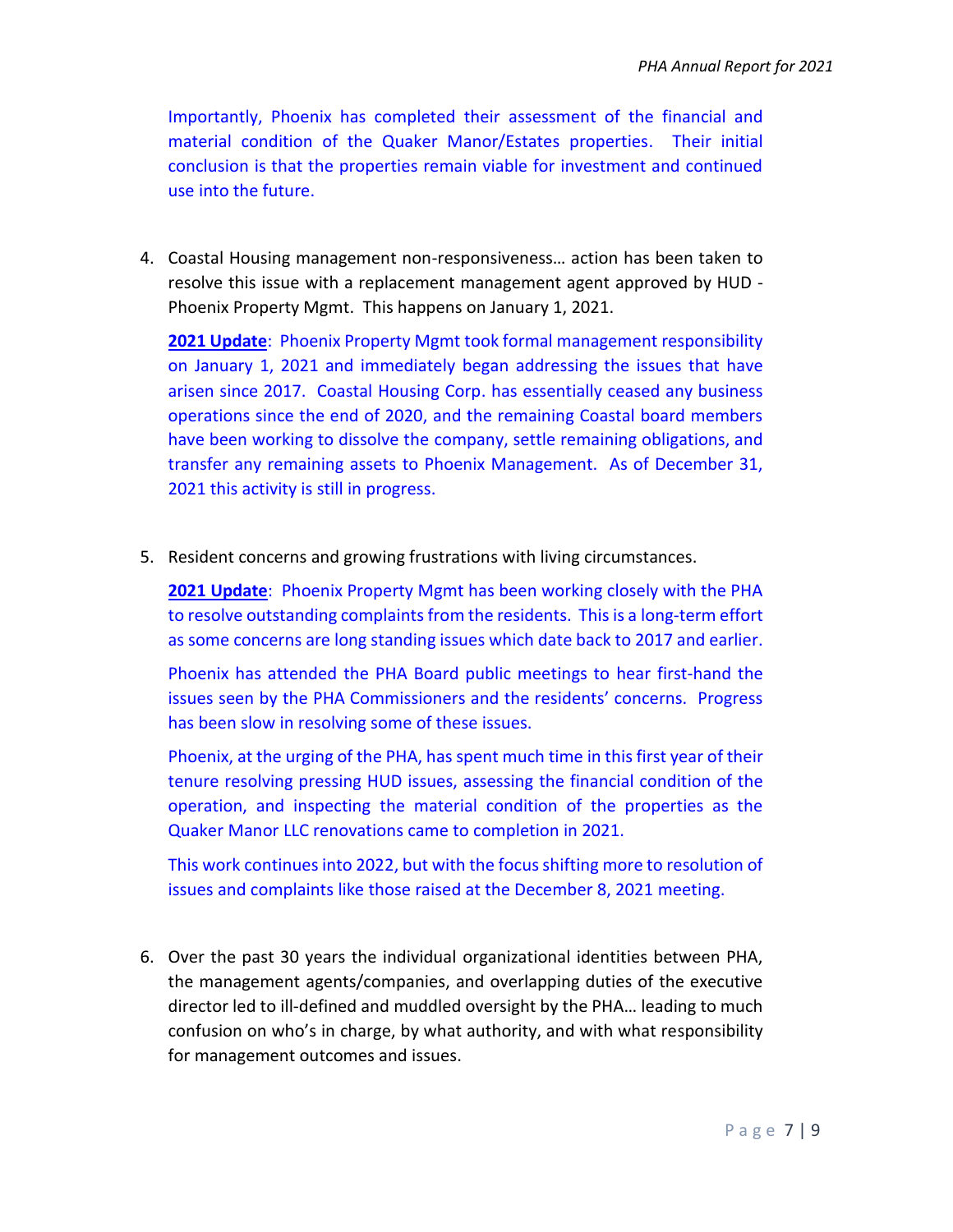**2021 Update**: The PHA has made some progress with this set of issues. We are meeting regularly, working cooperatively with the management agent, and developing better understanding of issues requiring further and ongoing focus. With the exception of the loss of Commissioner Micholas Credle last year, Board membership has been stable, with good attendance at meetings.

The PHA has thoroughly researched the pre-existing management actions and organizational changes. As a result, we have re-established the PHA as an independent oversight body as defined under RI law, we understand the ownership interest created by the establishment of Quaker Manor, LLC, and we have formed a cooperative and "arms-length" relationship with the new management agent.

One important organizational distinction with the PHA as it exists today is the elimination of an "executive director" acting for the Board of Commissioners. The PHA Board interacts directly with the management agent via public meetings to exercise its due diligence and oversight of Quaker Manor/Quaker Estates operations.

Details related to this overall organizational issue were included in our first annual Report to the Town (2020).

#### <span id="page-7-0"></span>**4. Update on the Goals and Objectives we set for 2021**

Initially, the PHA goals must focus on resolving the immediate issues identified in the previous section *while ensuring the safety, comfort and wellbeing of the residents of Quaker Manor and Quaker Estates*. That said, our highest priority objective is to help ensure the successful transition and operations of the new management agent, Phoenix Property Management. Obviously, it will be their expertise and actions that will lead to problem resolution and a quick return to smooth operations, satisfied residents, and long-term financial stability.

Over a year ago Coastal was required by HUD to find a suitable replacement management agent. This came as one of the "cure" conditions included in a "Notice of Violation" issued by HUD for non-compliance with financial reporting requirements. Coastal identified Phoenix as a potential replacement and this past December HUD issued formal approval for them to take over both Quaker Manor and Quaker Estates as of January 1, 2021. Phoenix has been reviewing the Quaker Manor/Estates situation for several weeks, and have begun a unit-by-unit physical inspection of the properties. That is ongoing as of this writing.

As reported in Section 3, the President of Phoenix, Michael Packard, joined the PHA at our December Board meeting and briefed us on his initial impressions, his company's background and experience in public housing (which is extensive), and potential plans for the future of Quaker Manor specifically. He specifically mentioned the management emphasis he puts on resident satisfaction and good relations. We look forward to working with Phoenix, and will do everything